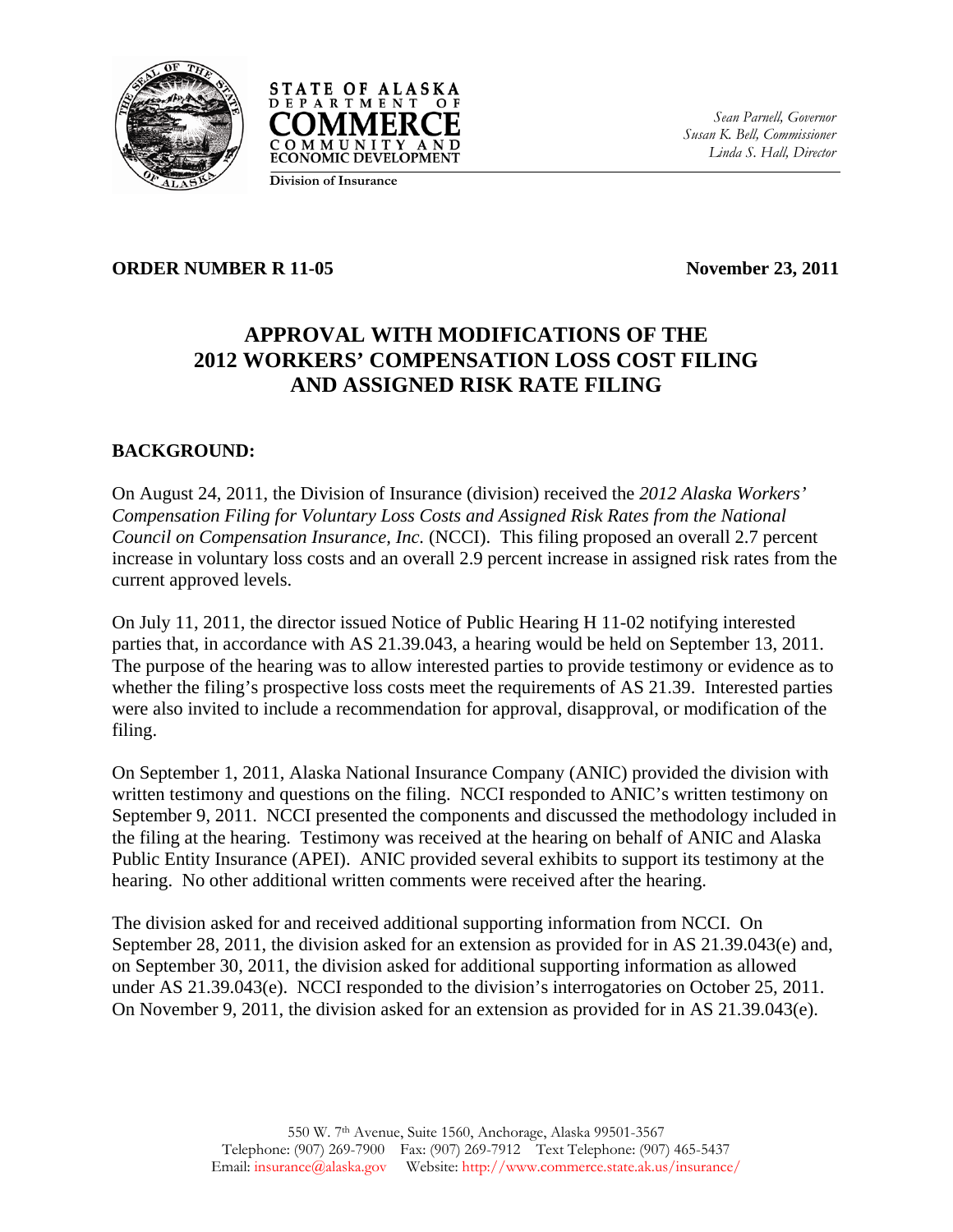## DISCUSSION OF FILING METHODOLOGY

- 1. Consistent with the 2011 filing, NCCI again
	- based the overall indication on three policy years of experience;
	- used limited losses in the loss development factor selection and incorporated an excess provision to adjust the losses to an unlimited basis; and
	- used a five-year average of paid-plus-case loss development factors.
- 2. NCCI proposed to decrease the loss adjustment expense (LAE) provision from 19.5 percent to 18.5 percent. This change is due to a decrease from 11.7 percent to 11.0 percent in the defense and cost containment portion of the LAE and a decrease in the adjusting and other expense provision from 7.8 percent to 7.5 percent. NCCI based the selection of LAE on experience obtained through a special data call. Consistent with the change first made in the 2010 filing, NCCI included only private carrier data, and excluded state-fund data.
- 3. For the tail loss development factors, NCCI used a seven-year average, rather than the eight-year average used in 2011, the six-year average used in 2010 and 2009, or the fiveyear average that had been used in filings before 2009. The change in the number of years used was to smooth the impact of one unusually large indemnity tail factor and two unusually large medical tail factors. Decreasing the number of years for 2012 allowed one of the older volatile factors to be removed from the calculation.
- 4. NCCI selected a minus 5.5 percent indemnity loss ratio trend and a 0.0 percent medical loss ratio trend. These are the same trend factors as selected for the 2010 filing. NCCI stated that the annual frequency trend for policy year 2009 continued to decrease from policy year 2008; however, the accident year 2010 frequency shows an increase over accident year 2009. Indemnity loss ratio trends continue to decline, but NCCI selected the same indemnity trend factor used in the 2011 filing due to fluctuations in the underlying severity trends and the flattening of the frequency trend. Large trend factors have an increasing amount of leverage on the overall indication as they move further away from unity, so maintaining the same trend as in the 2011 filing promotes stability. Medical severity continues to increase at about 3.5 percent annually, which is largely offset by the decline in frequency. The selected medical trend factor is in the middle of the various trend fits.
- 5. Under AS 23.30.097, the fee schedule for medical treatment or service based upon the December 1, 2004 fee schedule and adjusted for changes from 2004 to 2008 in the medical care component of the Consumer Price Index for all urban consumers compiled by the United States Department of Labor, Bureau of Labor Statistics was not applicable after December 31, 2010. At the time of the 2011 filing, there was no replacement fee schedule. Therefore, NCCI included an increase in benefit costs of 3.3 percent into the 2011 filing to account for the sunset of the medical fee schedule. On October 7, 2011, the governor signed House Bill 13, which established a fee schedule to be effective on or after December 31, 2010. Since the legislation was not in effect at the time NCCI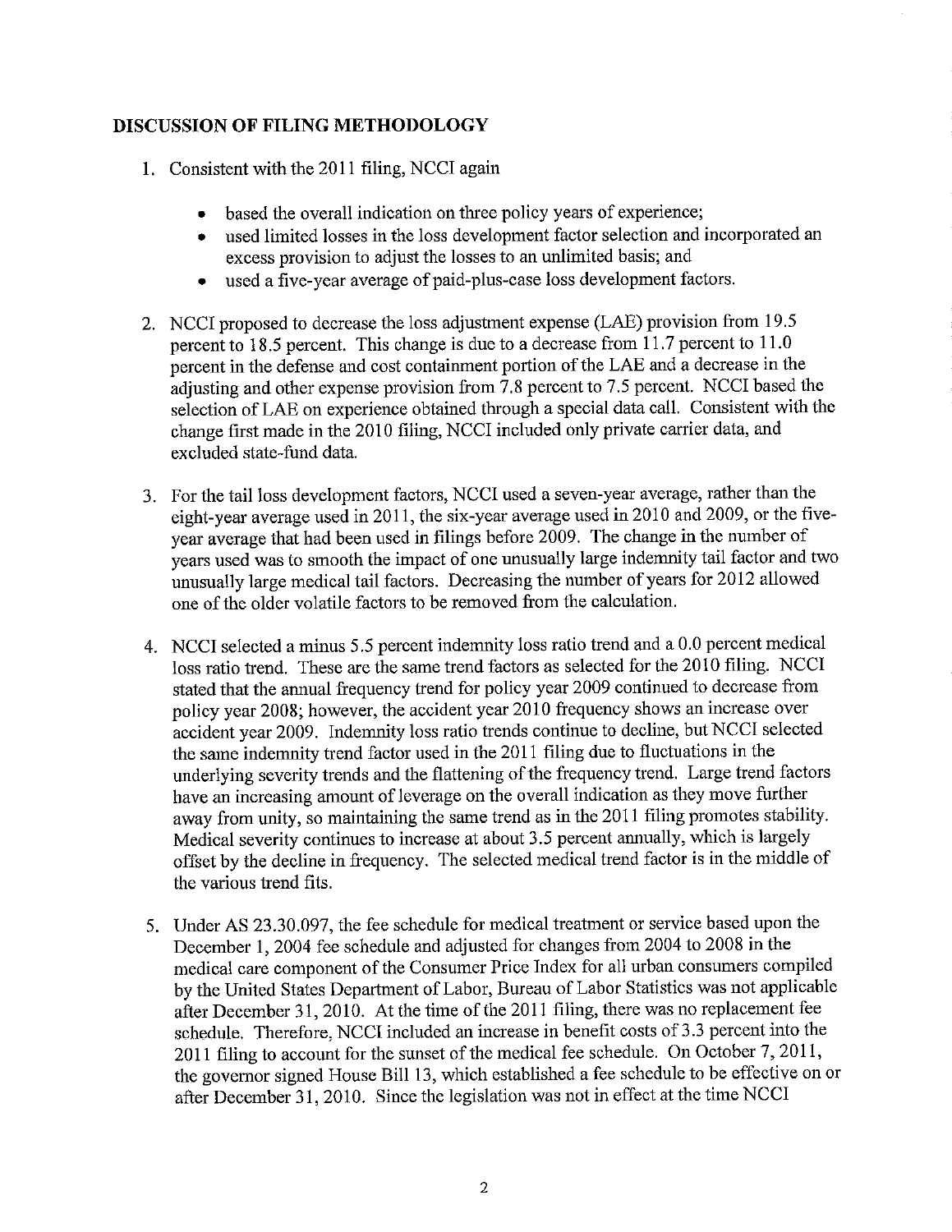submitted the 2012 filing, no adjustment in the loss costs was proposed for this new fee schedule. The 3.3 percent increase contained in the 2011 loss costs remained in the proposed 2012 loss costs.

- 6. NCCI revised the experience rating off-balance procedure to reduce the intrastate offbalance in the aggregate ratemaking to help better align the loss experience and premium adequacy for small risks.
- 7. As in the 2011 filing, the large loss base year threshold was determined by applying the change in average weekly wage for  $2009 - 2013$  to the 2009 large loss threshold taken from the 2011 filing. A wage index is assumed to reflect the impacts of inflation on claim values. The 2012 threshold is \$4,891,856 compared to \$4,597,429 in 2011.
- 8. In the 2011 filing, NCCI addressed Alaska's unique combination of a high tail factor and a low excess ratio by using Alaska-specific excess ratios instead of countrywide ratios in the tail factor adjustment calculation. This same procedure was used in the 2012 filing.
- 9. NCCI proposed to use the Alaska state average weekly wage in determining the payroll for partners and sole proprietors. Previous filings have used an NCCI calculated value based on the Alaska current population survey (CPS) wage data. This change was made since NCCI no longer calculates the CPS average weekly wage for any other purpose; the state average weekly wage is calculated by the state as well as already being used to establish the minimum payroll of executive officers and it is the basis for determining henefits.
- 10. NCCI proposed to increase the USL&H factor by 5.7 percent to recognize the difference between state and federal loss-based expenses.
- 11. The assigned risk portion of the filing includes
	- an excess of loss reinsurance expense;
	- an uncollectible premium provision; and
	- the assigned risk plan administration expenses.

NCCI proposed a small decrease of 0.45 percent in assigned risk expenses. This change is due to several factors:

- a) the excess of loss reinsurance provision is a higher percentage of the premium;
- b) the uncollectible premium provision is increased by  $0.2$  percent;
- c) the cost of D&O and E&O insurance that was in the 2011 filing was excluded;

d) NCCI used 10 years of experience instead of five years to calculate the administrative expenses.

12. A servicing carrier RFP was published in May 2011 to select servicing carriers for the Alaska assigned risk market for  $2012 - 2014$ . When NCCI submitted the filing to the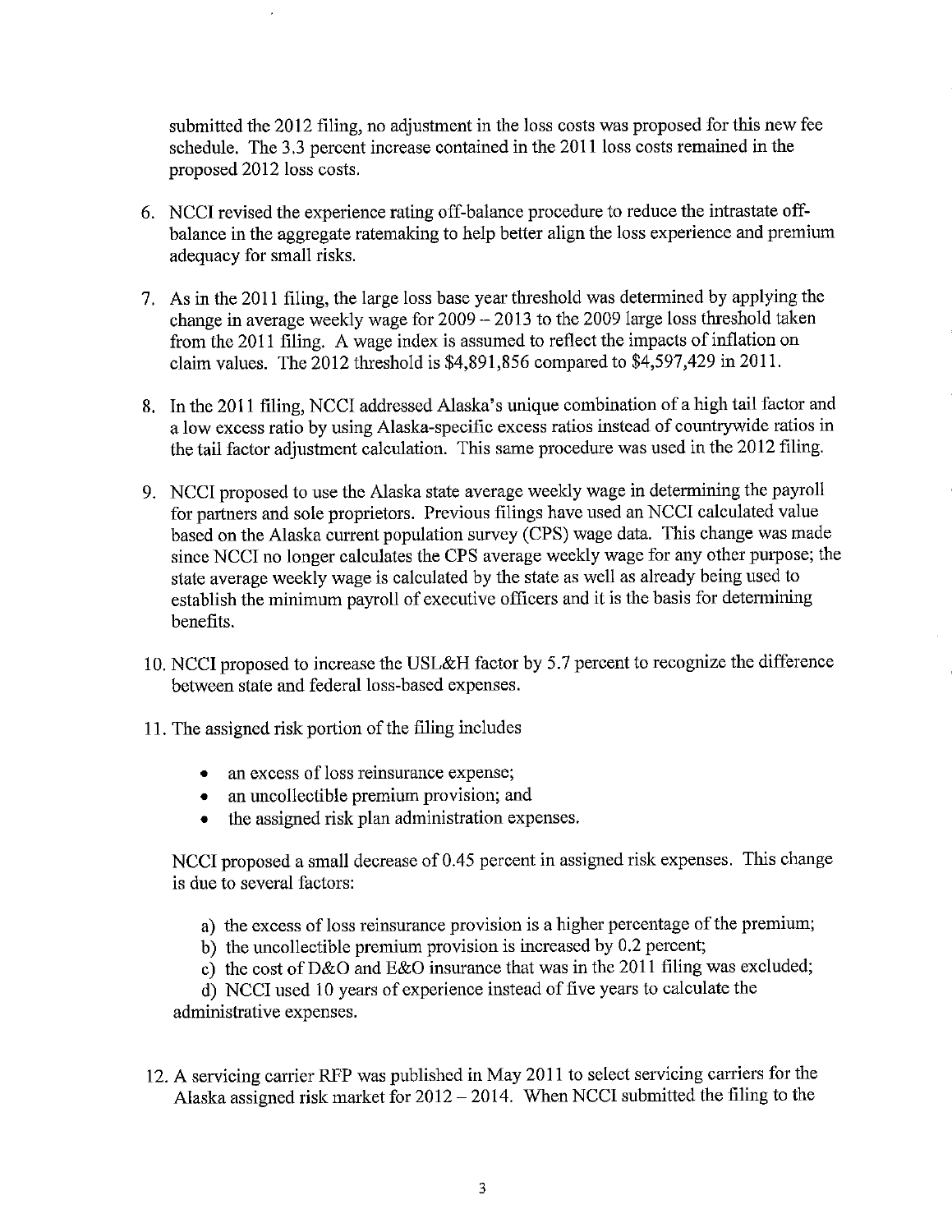division, the servicing carrier selection process was not complete. Therefore, NCCI included the 2011 servicing carrier allowance in the expenses for 2012 until the actual servicing carrier allowance is known.

13. In the past, NCCI applied the same swing limits to the F-classes as to the industrial classes. In 2010 NCCI changed the swing limits from  $+/25$  percent to  $+/15$  percent for the F-classes due to relatively low exposure and the potential for large swings in loss costs for these classes. NCCI proposes to continue to use +/-15 percent for the F-classes to mitigate large swings in the class loss costs due to low exposure.

#### INTERESTED PARTIES' REQUESTED MODIFICATIONS AND COMMENTS

ANIC provided testimony at the hearing and raised four general concerns with the filing:

- the adjusting and other expense provision volatility from year-to-year;
- the large loss factor that is consistently lower than other states;
- the year-to-year volatility in loss development;
- the unexplained reduction in experience used to calculate the tail factor.

The following rationale for these concerns was provided.

ANIC commented that reasonableness should be added to the stability and responsiveness criteria for evaluating a change. ANIC specifically commented on year-to-year volatility in the adjusting and other expense (AOE) provision and the tail factors, and that the methodology for making these selections may be causing some of the fluctuation rather than actual changes in cost. For example, when comparing the developed adjusting and other expense provisions between the 2011 filing and the proposed 2012 filing, the 2012 filing has lower AOE ratios than the 2011 filing. For accident year 2008 and earlier the differences are small, about 0.1 point, but for accident year 2009 the difference is 0.5 points.

ANIC commented that, because Alaska's large loss threshold is lower than that of other western states, it seems unreasonable that the large loss factor to adjust limited losses to unlimited losses would also be lower than the large loss factors of other western states, particularly because Alaska has a higher catastrophe exposure than other western states. ANIC provided the following comparison between Alaska, Montana, Idaho, and Oregon from the 2011 NCCI filings for these states:

| <b>State</b> | <b>Threshold</b> | Large<br>$\overline{\text{Loss}}$<br>Factor |
|--------------|------------------|---------------------------------------------|
| Alaska       | 4,597,429        | 1.016                                       |
| Montana      | 7,770,839        | 1.025                                       |
| Idaho        | 6,364,882        | 1,033                                       |
| Oregon       | 12,323,284       |                                             |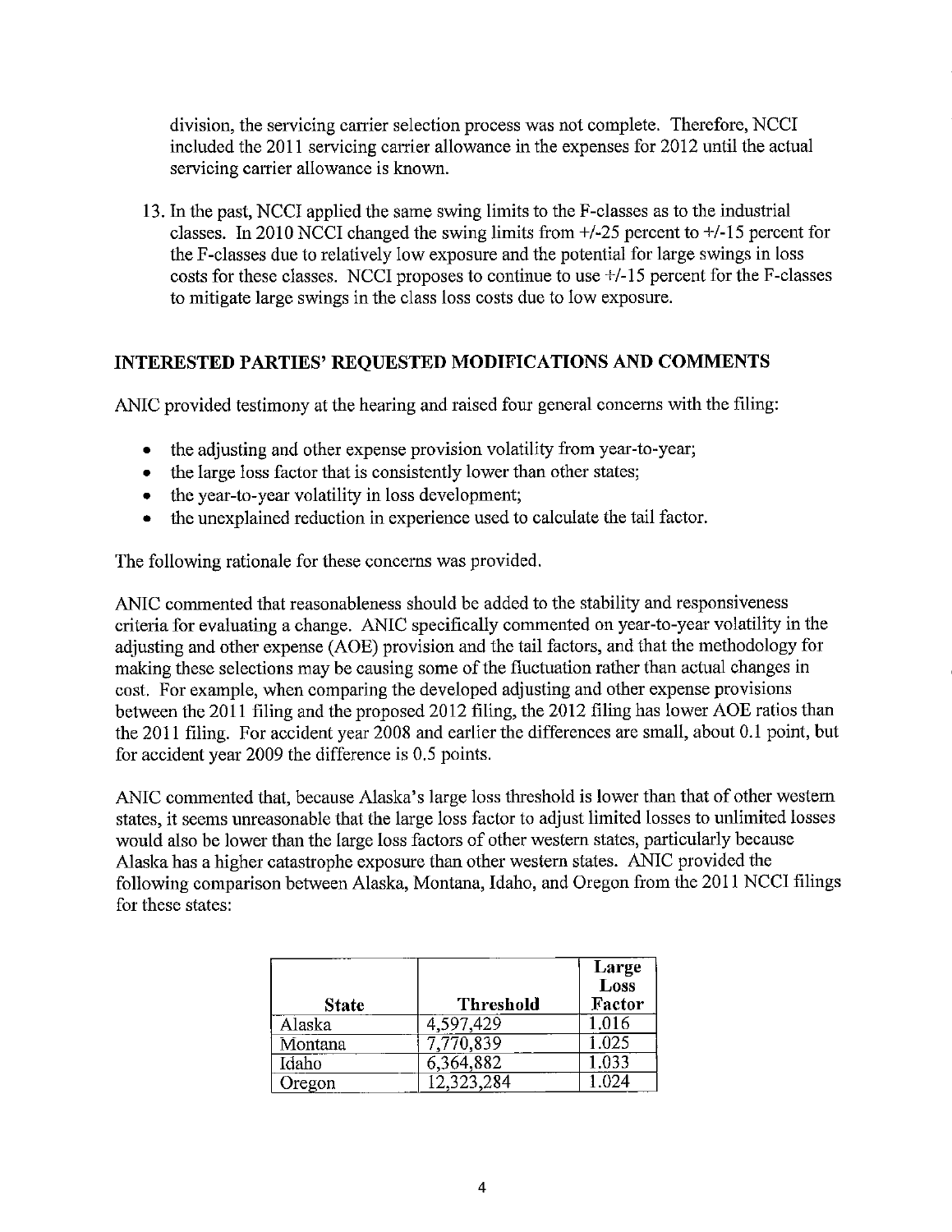ANIC questioned the selection of the loss development factors and whether the selected factors meets NCCI's goal of responsiveness. ANIC commented that the most recent paid-plus-case loss development factors are the highest in the last five years. Therefore, using a five-year average results in loss development factors that are too low.

ANIC also commented that NCCI appears to be struggling with the methodology used to select the tail factor since they have varied the number of years in the calculation (five  $-$  eight years) in the filings since 2008, and that changing the tail factors from year-to-year defeats NCCI's stated goal of stability.

APEI provided testimony at the hearing and raised the following concerns with the filing:

- the frequency, severity, and loss ratio graphs did not include the most recent accident year as they have in the past;
- alternate indications that include alternate trend assumptions would be more useful than some of the alternatives currently provided;
- the large loss threshold should be a function of exposure rather than loss costs as it is not intuitive that the threshold should go up and down as the loss costs fluctuate;
- the large loss procedure understates the actual large losses because it relies on actual loss experience rather than potential exposure.

# **NCCI REBUTTAL**

The total LAE percentage decreased between the 2011 filing and the proposed 2012 filing. The decrease occurred in both the AOE percentage as well as the defense and cost containment expense (DCCE) percentage. NCCI identified two main factors contributing to these decreases. Since the LAE provisions are calculated as a percentage of the paid losses, changes in loss development for paid losses and LAE lowered the DCCE-to-loss ratio and the AOE-to-loss ratio; specifically, paid loss development factors increased while paid DCCE and AOE development factors decreased. Incurred development factors for losses, DCCE and AOE all decreased. In addition to the changes in loss development factors, actual paid losses were greater than expected, while paid DCCE and paid AOE emergence was less than expected. This also resulted in lower LAE-to-loss ratios. NCCI continued to use the two most recent accident year experience periods to select the LAE percentages.

NCCI stated that, when the large loss procedure was introduced, the countrywide excess curves were credibility weighted with Alaska data. From these curves, Alaska shows small permanent total and permanent partial injury tails compared to other states, which result in a smaller excess ratio for Alaska. NCCI also stated that, while comparisons between Alaska's excess ratio and other western states was provided at the hearing, no analysis was provided to illustrate how Alaska's individual large claim risk is better or worse than that of other states and that each state's individual experience influences the excess ratio.

NCCI stated that, since premium is defined as payroll multiplied by loss costs, calculating the threshold based on premium does reflect exposure and if payroll was the sole basis for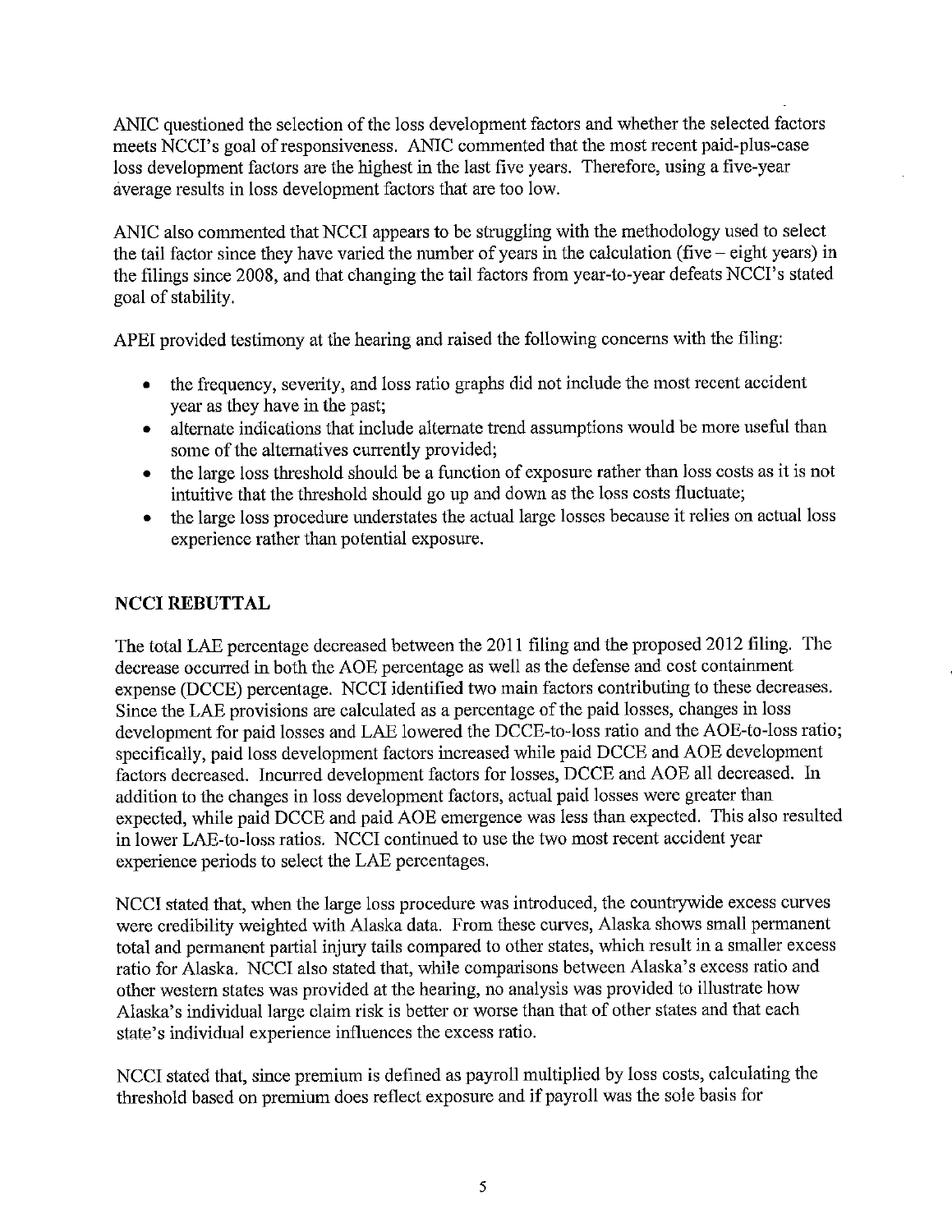determining the threshold, two states with the same payroll but different large loss exposure would have the same threshold. When the large loss procedure was implemented in 2005, NCCI explored several alternatives and determined that the threshold was most appropriate at an amount where a claim of that amount would impact the overall aggregate indication by one percent or more, so the threshold was calculated as one percent of the experience period ultimate on-leveled loss costs. Since a one percent premium change is one of the goals of the large loss procedure, basing the threshold on premium is appropriate. In addition, aggregate payroll is not collected in NCCI's data calls.

NCCI addressed the volatility in loss development factors (LDF) by continuing to use paid-pluscase data to "balance stability and responsiveness by smoothing the effect of reserve fluctuations on LDFs while reflecting the impact of changing LDFs." Alaska's loss development does fluctuate from year to year and, since the high factors in the most recent evaluation may or may not indicate a trend, the use of a shorter term average would reduce the stability of the factors. Using a shorter term average may also result in an overreaction to the more recent data and an overestimation of the ultimate value of the losses.

The number of years used in selecting the tail factor has ranged from five years in 2008 and prior filings to eight years in 2011. The additional years were added to smooth the volatility in the factors. Decreasing the number of years from eight to seven in 2012 allows the high tail factor to be removed from the experience.

# **FINDINGS**

After fully reviewing and considering the supporting documentation and testimony, both written and oral, the director finds:

- 1. The use of paid-plus-case loss development is acceptable. The order adopting the 2011 loss costs requested NCCI to include documentation related to the selection of paid or paid-plus-case data in the 2012 filing. NCCI stated that the differences between the indications based on paid vs. paid-plus-case show that paid experience appears to be lagging and the paid-plus-case is expected to be more predictive.
- 2. The proposed LAE of 18.5 percent has been adequately supported. The use of a two-year average for calculating the adjusting and other expense portion of the LAE is acceptable.
- 3. The use of a seven-year average rather than eight to calculate the loss development tail factors is acceptable. In the order adopting the 2011 filing, NCCI was requested to demonstrate why it is appropriate to continue use of the unusually large tail factors instead of letting the older years drop out of the experience period used in the calculation. The large medical tail factor that falls out of the experience by reducing the number of years from eight to seven appears to be an anomaly and removing it allows the tail factor to be based on the more recent data valuations. As ANIC noted in its testimony, the data used to predict tail factors is old and changes from year to year have little or no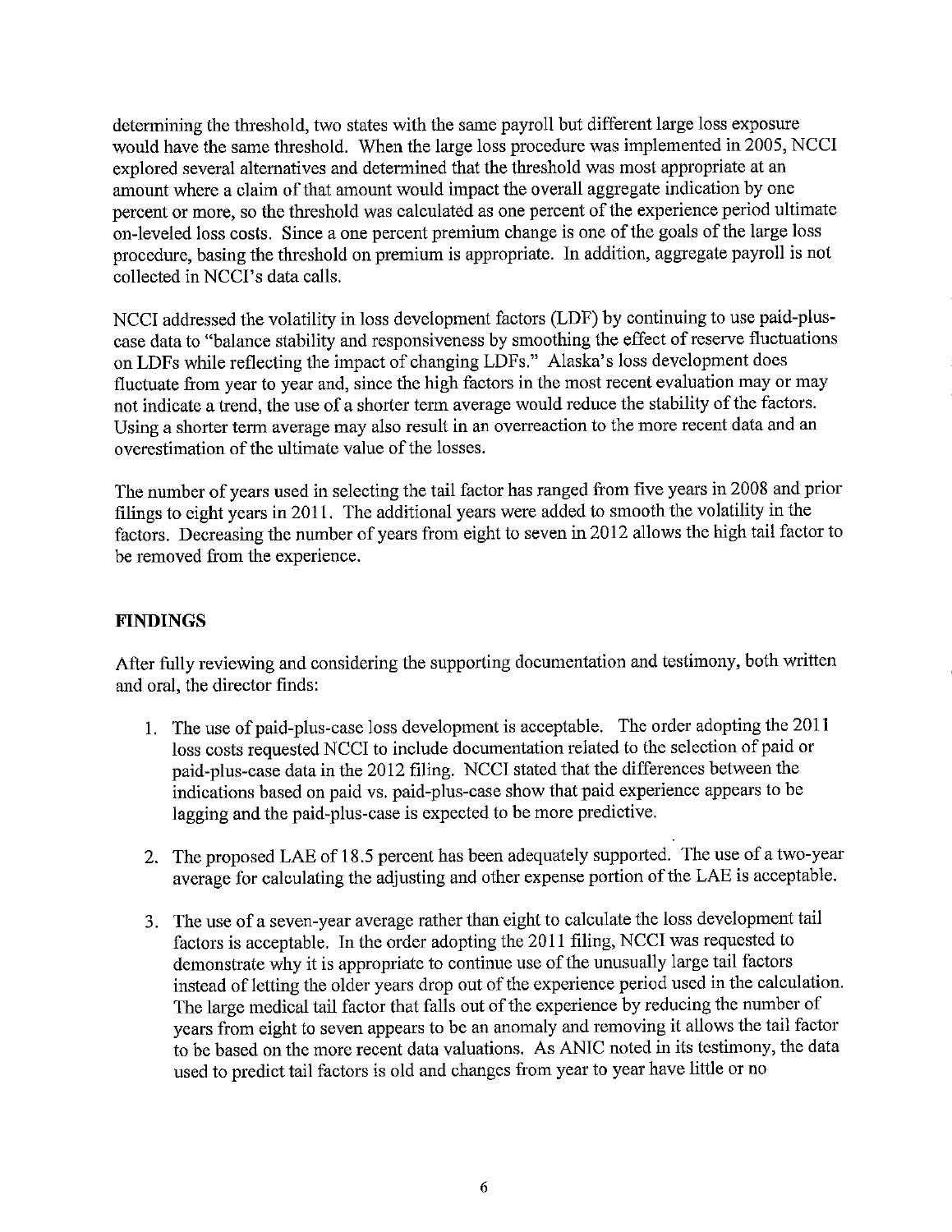credibility. While removing the eighth year does result in a lowering of the tail factor, relying on more recent data is acceptable.

- 4. The NCCI selected indemnity trend factor of minus 5.5 percent and the selected medical trend factor of 0.0 percent are acceptable. The decreasing trend in medical loss ratios beginning in 2006 appears to be flattening out and the 2010 accident year indication is a slight increase. In spite of the leveling-off of the medical loss ratios, the medical severity continues to be a fairly steady upward trend. The indemnity loss ratio trend shows a similar pattern of decreases since 2000 with a small increase in the 2010 accident year loss ratio.
- 5. The inclusion of a provision to account for the sunset of the medical fee schedule on December 31, 2010, was acceptable at the time the filing was submitted to the division on August 24, 2011. However, on October 7, 2011, the governor signed HB 13 that provides for a fee schedule based on the 90<sup>th</sup> percentile of billed charges to be applied to workers compensation claims. NCCI analyzed the fee schedule and proposed to remove the 3.3 percent increase related to the sunset filed in 2011 and replace it with a 2.0 percent increase based on the newly adopted fee schedule that is effective for service provided beginning December 31, 2010. This change to the overall indication is acceptable.
- 6. The revision to the calculation of the experience rating off-balance factors is acceptable.
- 7. In the order adopting the 2011 filing, NCCI was requested to demonstrate that the continued use of the large loss procedure in Alaska is appropriate. NCCI was specifically ordered to provide justification for the continued use of the large loss procedure, which must be more than just general statements related to the rationale for using a large loss procedure or that it is NCCI's standard countrywide procedure and must specifically address how and why it benefits Alaska to continue to use limited losses rather than unlimited losses. NCCI's response was a hypothetical example of why a large loss procedure is appropriate and did not really address the actual impact of the procedure on Alaska loss costs. On a follow-up question from the division, NCCI responded that it again adjusted the tail factor to account for Alaska's unique combination of a relatively high tail factor and relatively low loss ratio. NCCI also stated that, without the large loss procedure, instability would be introduced into the ratemaking process. Since Alaska has so few capped individual large claims (only nine claims have been capped from the most recent 19 policy year history of large claims), it is difficult for NCCI to illustrate how the large loss procedure stabilizes the loss cost changes in Alaska.

Prior to the 2005 loss cost filing, NCCI did not include a large loss procedure and no evidence has been provided to show that the indications before 2005 are more unstable than the indications since 2005. With so few large losses that are actually being removed from the experience and the tail factor adjustments that are needed to reflect Alaska's experience, the large loss procedure replaces actual experience with subjective adjustments to the data. While stability is one consideration in selecting an appropriate methodology, AS 21.39.030 requires that rates not be excessive, inadequate, or unfairly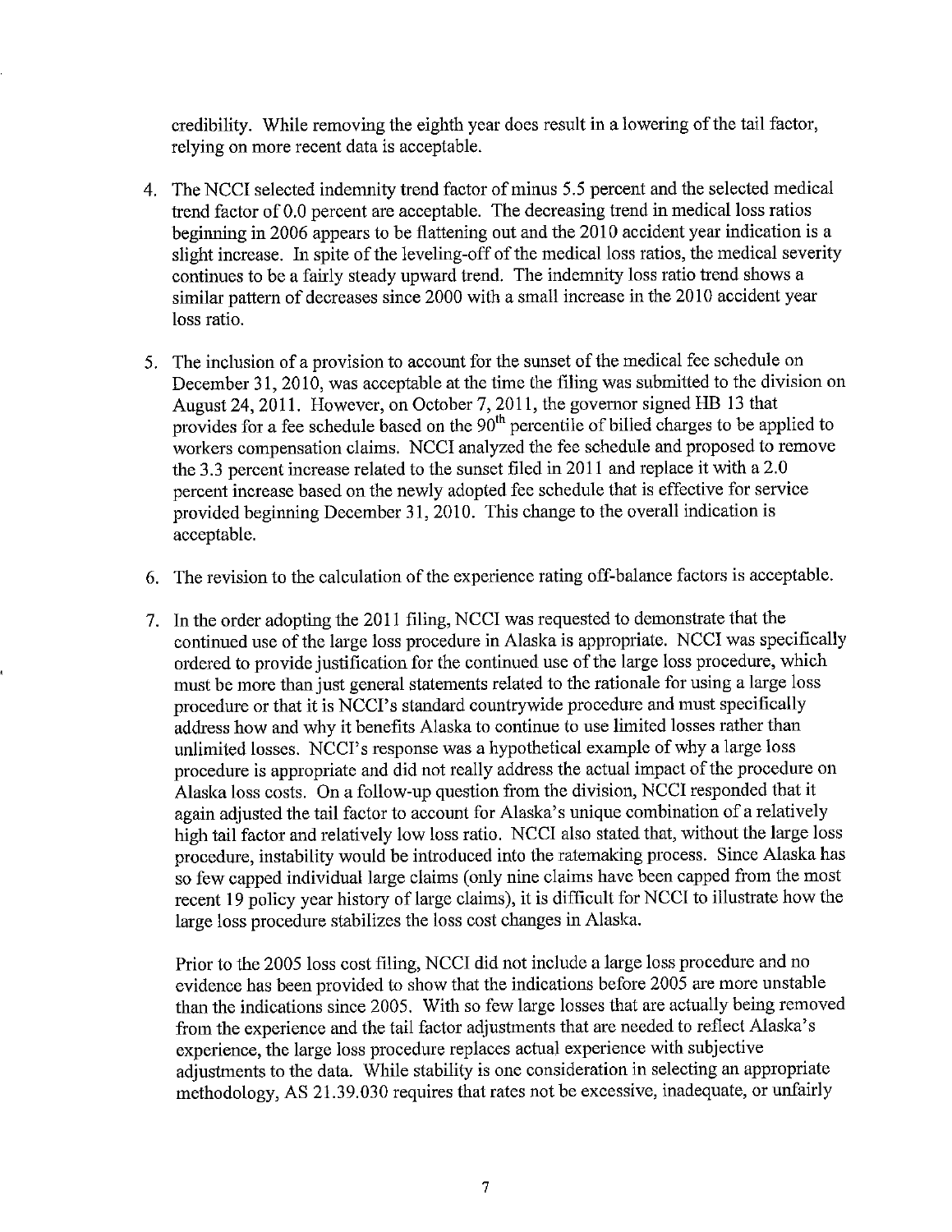discriminatory. The use of actual data, rather than subjective adjustments, can better meet the statutory requirements. The 2012 filing and future filings should use unlimited data. In the event that a truly large claim does emerge in future years, there are alternate actuarial techniques that can be used to mitigate its impact.

- 8. The use of the state average weekly wage for determining the basis of premium for partners and sole proprietors is acceptable.
- 9. The division does not agree that the current 30 percent USL&H percentage reflects the difference in state and federal benefits only. Since no other USL&H factor has been approved, the 30 percent must cover all costs related to USL&H coverage, including the difference in benefits as well as loss based expenses. NCCI has not provided any support to demonstrate that the current 30 percent surcharge results in rates that are inadequate. The change in methodology to incorporate a loss based expense provision has not been adequately justified.
- 10. NCCI's proposal to increase the number of years, from five to 10, used in the calculation of the assigned risk market administrative expenses was proposed simply to smooth the expense ratios. AS 21.39.030 states that rates shall not be excessive, inadequate, or unfairly discriminatory. 3 AAC 30.030(d)(3) states that "to the extent practical, rates shall be established and maintained at a level that permits the assigned risk pool to operate as a self-funded mechanism based upon . . . administrative expenses incurred to operate the assigned risk pool . . . ." Adding additional older years of data to determine the administrative expense provision does not comply with these standards. The administrative expense provision should be based on the most recent five years of data as in past filings.
- 11. The provisional 2011 servicing carrier provision of 30.29 percent should be replaced by the actual 2012 servicing carrier allowance of 29.51 percent.
- 12. The +/-15 percent swing limits for the F-classes are acceptable.

#### **ORDER**

For the reasons set forth above and in accordance with AS 21.39.043, the director orders that

- A. The following modifications should be made to the 2012 loss costs and assigned risk rates:
	- 1. The medical fee schedule impact of HB 13 of 2.0 percent should replace the 3.3 percent impact of the medical fee schedule sunset.
	- 2. The actual 2012 servicing carrier allowance of 29.51 percent should be used in the assigned risk expense calculation.